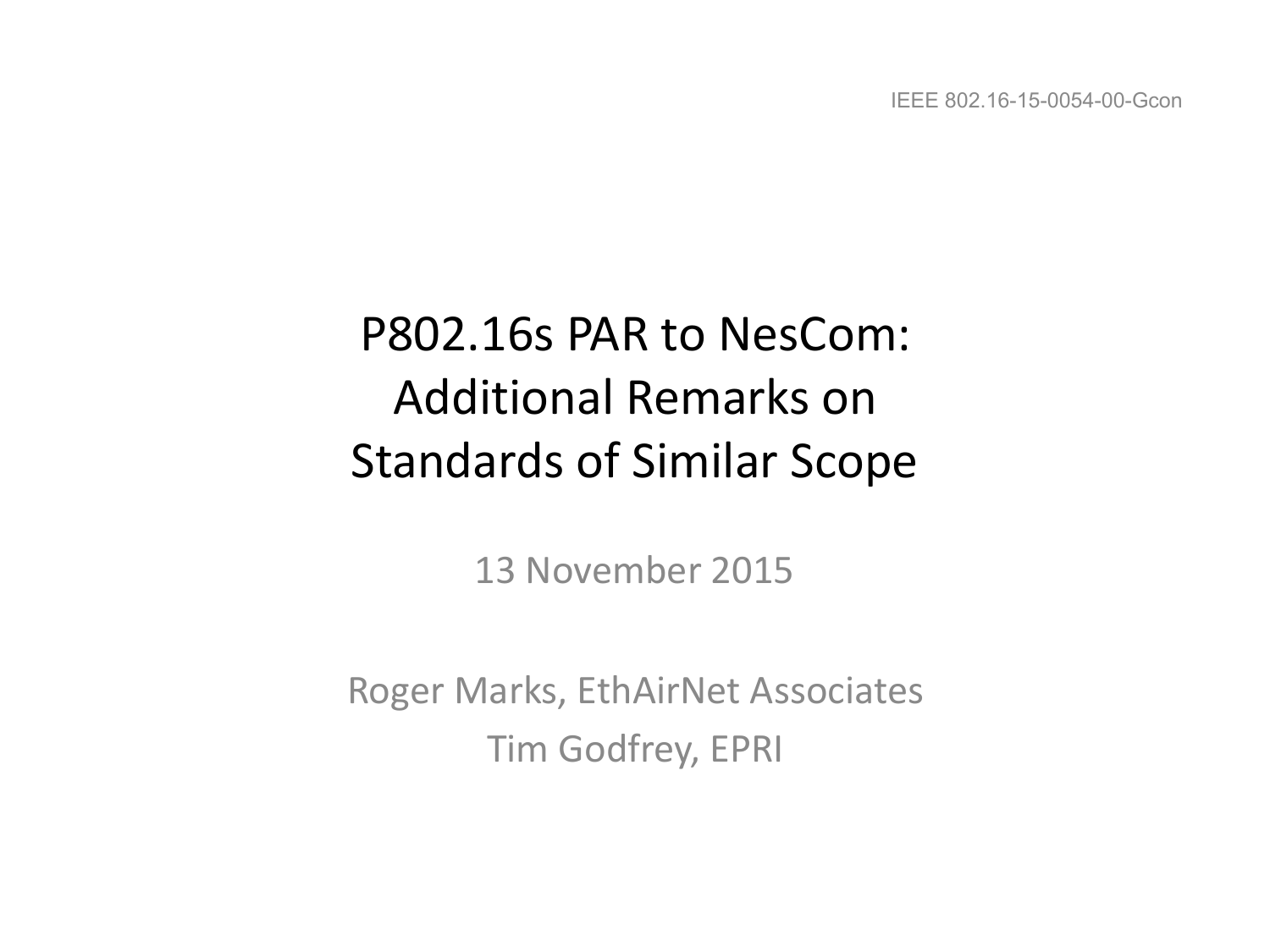## PAR and CSD

Draft PAR:

[IEEE 802.16-15-0051-00](https://mentor.ieee.org/802.16/dcn/15/16-15-0051-00.pdf)

Draft CSD:

[IEEE 802.16-15-0052-00](https://mentor.ieee.org/802.16/dcn/15/16-15-0052-00.pdf)

PAR Title:

IEEE Standard for Air Interface for Broadband Wireless Access Systems – Amendment for Fixed and Mobile Wireless Access in Channel Bandwidth up to 1.25 MHz [amendment to IEEE Std 802.16]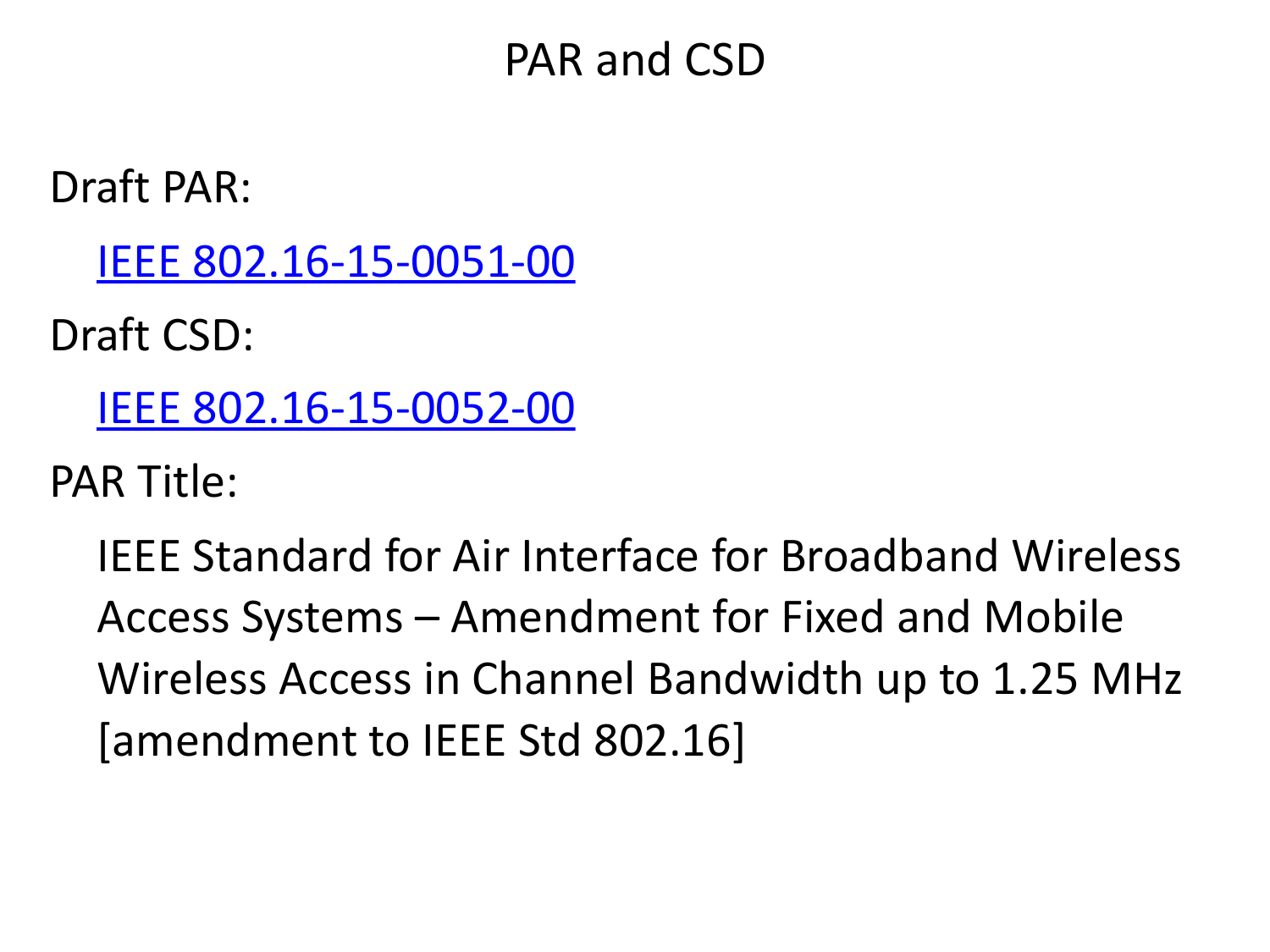Comments and Responses

Document: 

[IEEE 802.16-15-0050-00](https://mentor.ieee.org/802.16/dcn/15/16-15-0050-00.pdf)

Spreadsheet: 

 <http://comments16s.wirelessman.org>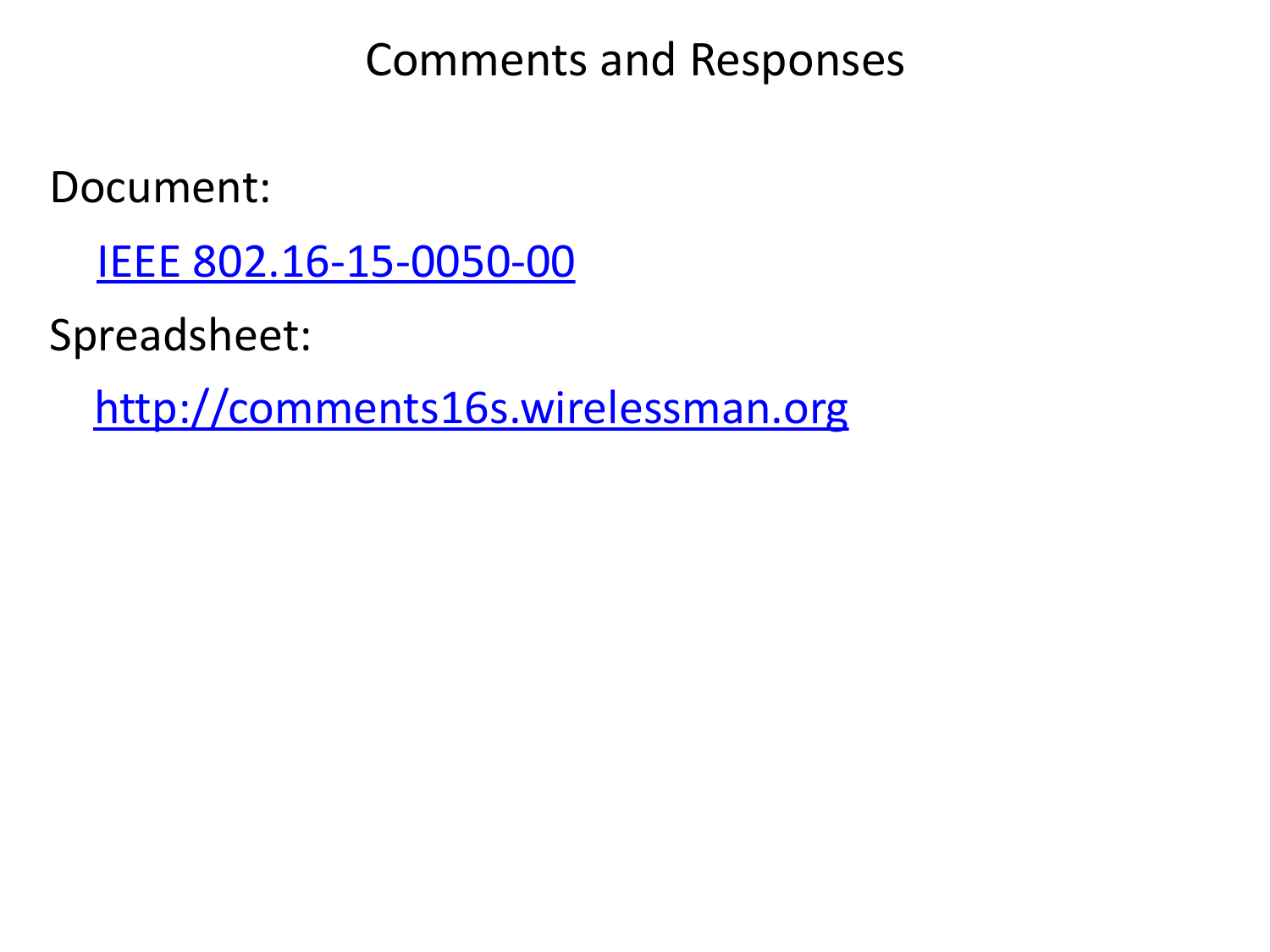#### Draft PAR, Item 7.1

## *7.1* Are there other standards or projects with a similar *scope?: No*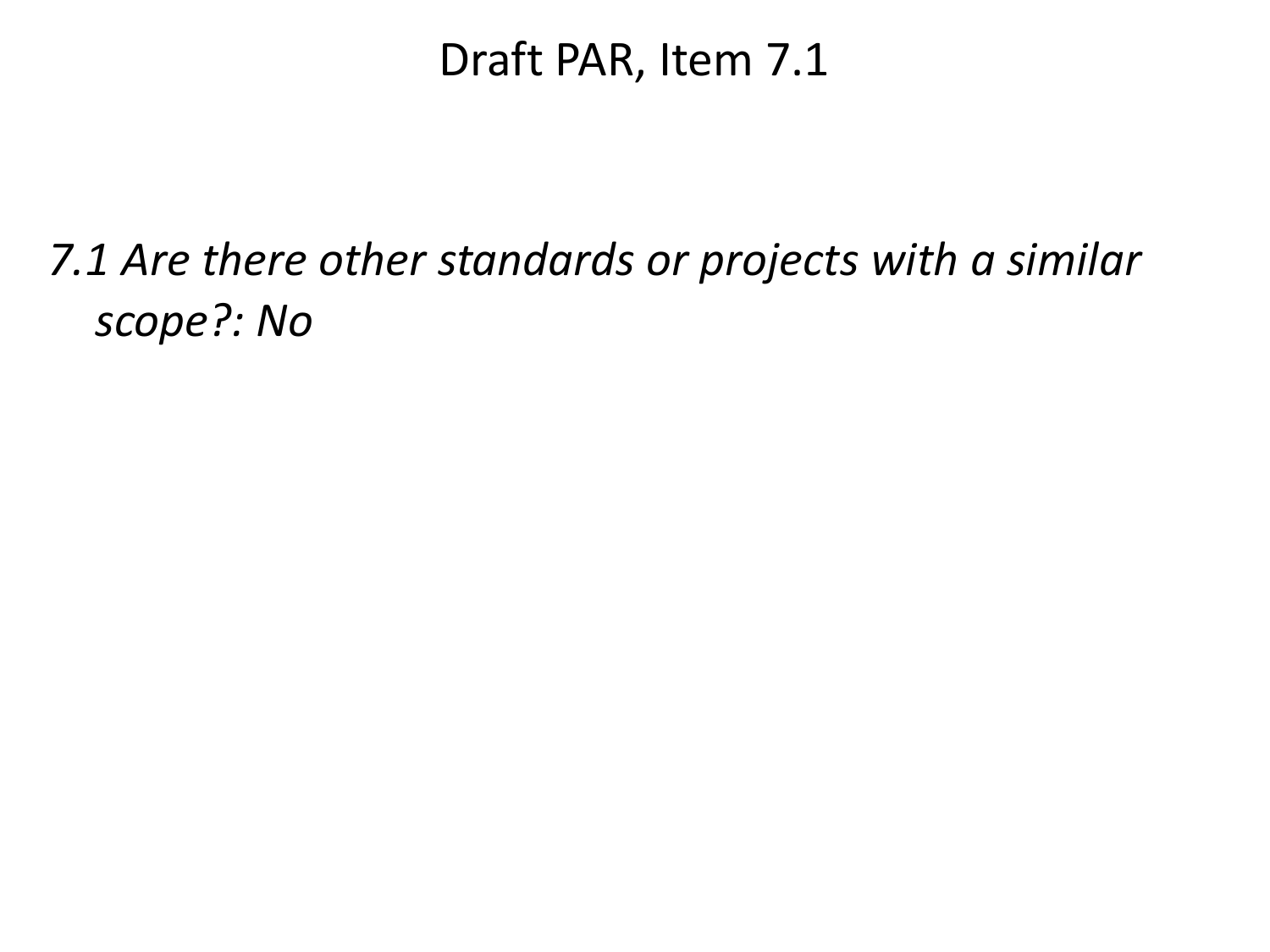## PAR Item 5.2b:

802.20 WG: There are other standards (other than IEEE802.16), which covers the above scope of PAR, while supporting the operation with the channel sizes up to 1.25 MHz in the licensed spectrum below 3.5GHz. The scope needs to be modified while not duplicating the existing TDD standards.

802.16 response: We are not aware of other standards with similar scope. See next comment for further detail.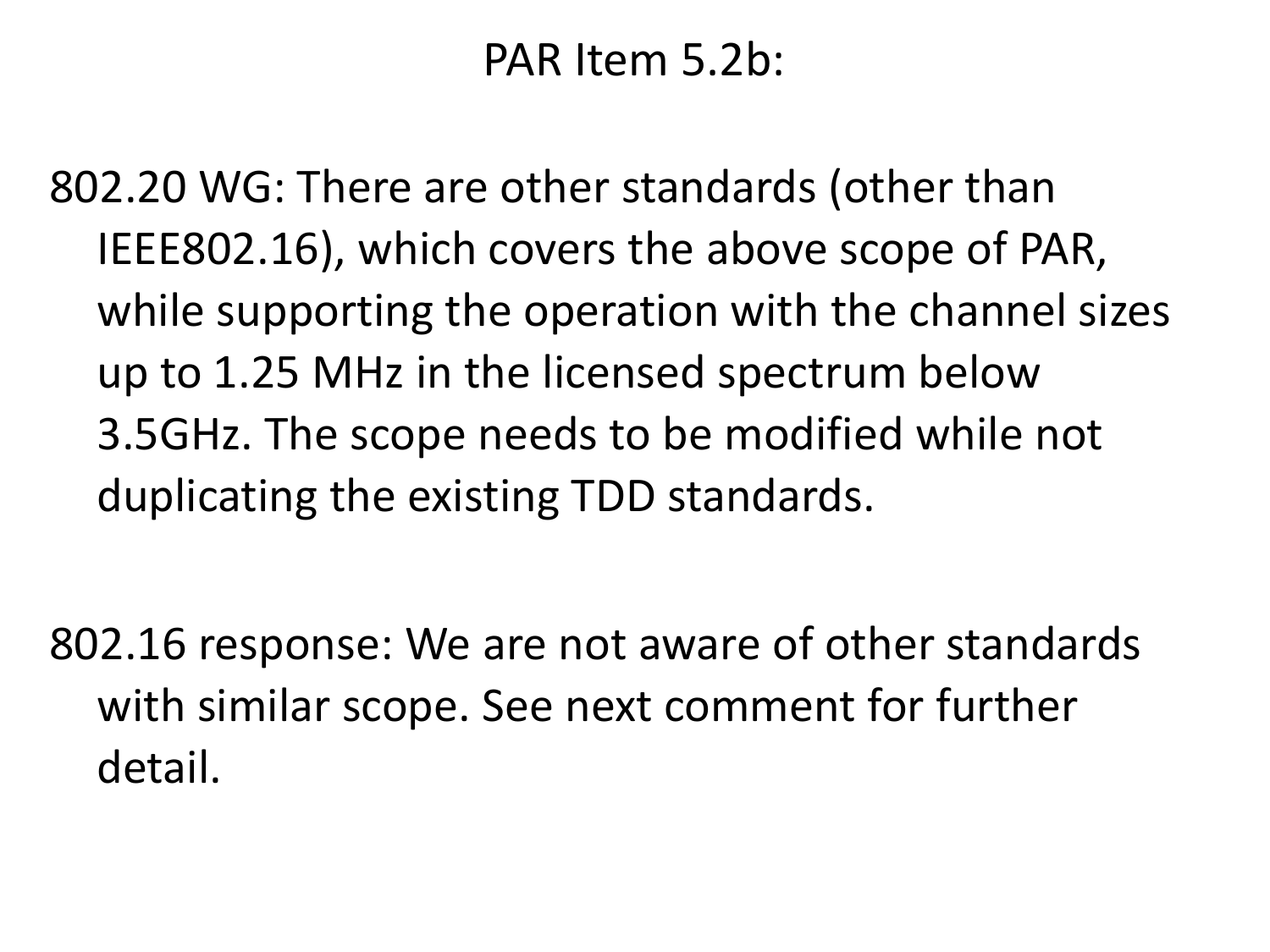#### PAR Item 7.1:

 $802.20$  WG: The PAR answer for item #7.1 is incorrect.

There other existing and Global TDD standards in Channel Sizes up to 1.25 MH:

-IEEE Std. 802.20-2008 (TDD Modes) 

 $-ATIS - HC-SDMA-2005$ 

 $-ATIS - HC-SDMA-2007$ 

-ARIB STD-T97 Sep.2008 (JAPAN) 

-ISO 25113:2010 

The PAR must answer Yes to item #7.1 and list all the above listed TDD standards 802.16 response: IEEE Std 802.20 (and, to our knowledge, the other referenced standards) supports an optional TDD mode operating in 625 KHz channels, which is inapplicable to the bandwidths of interest in this project. The fixed 625 KHz channel size would not efficiently use the 1 MHz spectrum that is an objective of this amendment, and precludes many required frequency reuse methods. The wideband TDD mode of the 802.20 standard only supports channel widths above 2.5 MHz. Consequently, we don't believe that the referenced standards are of similar scope.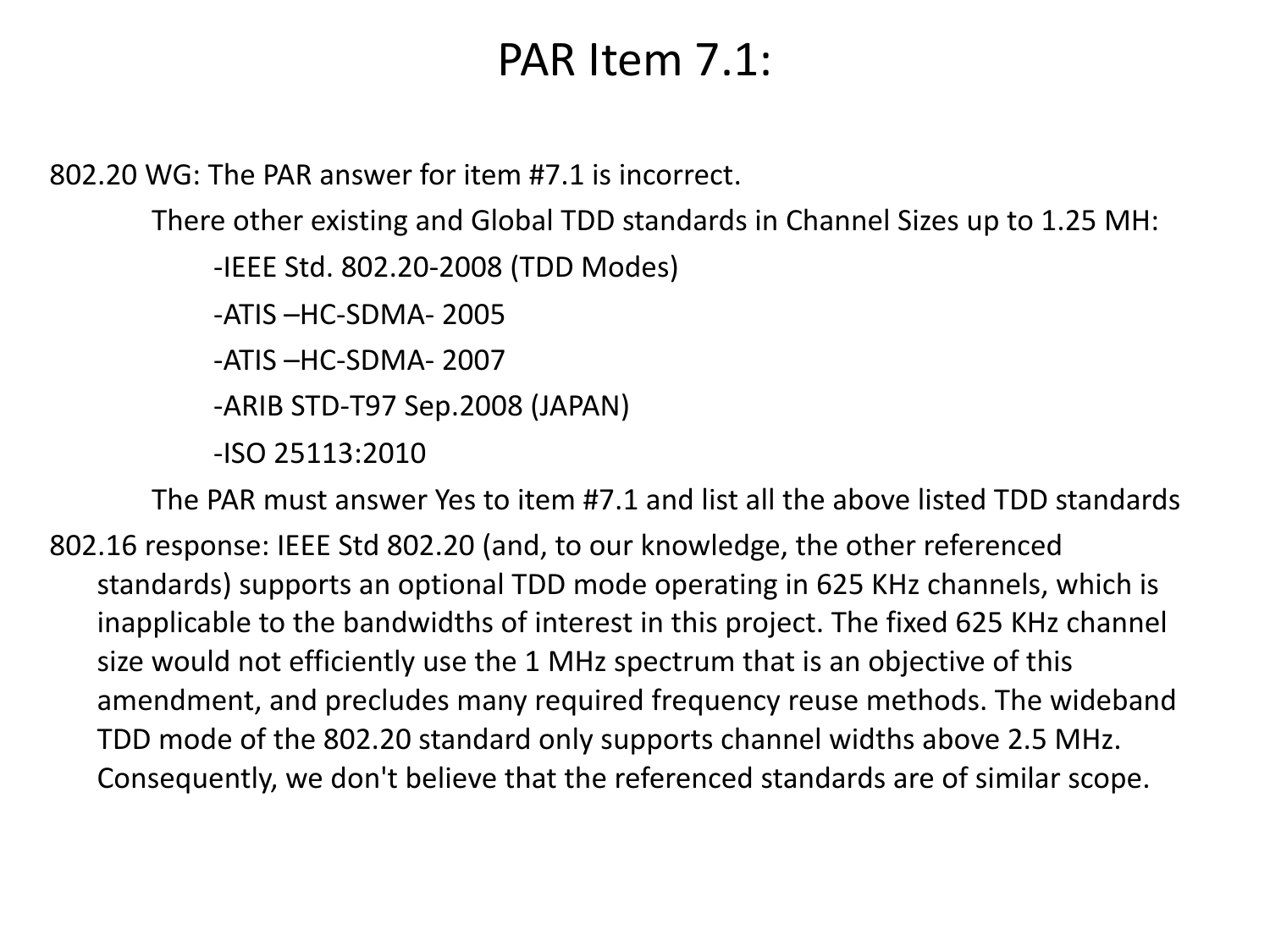## PAR Item 7.1:

802.11 WG: 3GPP develops NB-IOT (narrow band LTE for Internet of Things) which is similar in scope to this project scope  $-$  from 5.2b: "This system profile will specify operation in exclusively-licensed spectrum with channel sizes up to 1.25 MHz, including 1 MHz explicitly". How is this project different from the 3GPP case?

- 802.16 response: NB-IOT is not of similar scope. This project is to amend the 802.16 standard. 3GPP standards are not compatible with the 802.16 standard.
- 802.11 Rebuttal: NB-IOT is of similar scope and has similar use cases in the same band. Therefore, it should be identified in 7.1. However, we recognize that the identified stakeholders appear to have a need for an 802.16 based solution, and the competing solution may not meet their needs. We suggest you include this information in 7.1 because it explains why this amendment to 802.16 may be justified.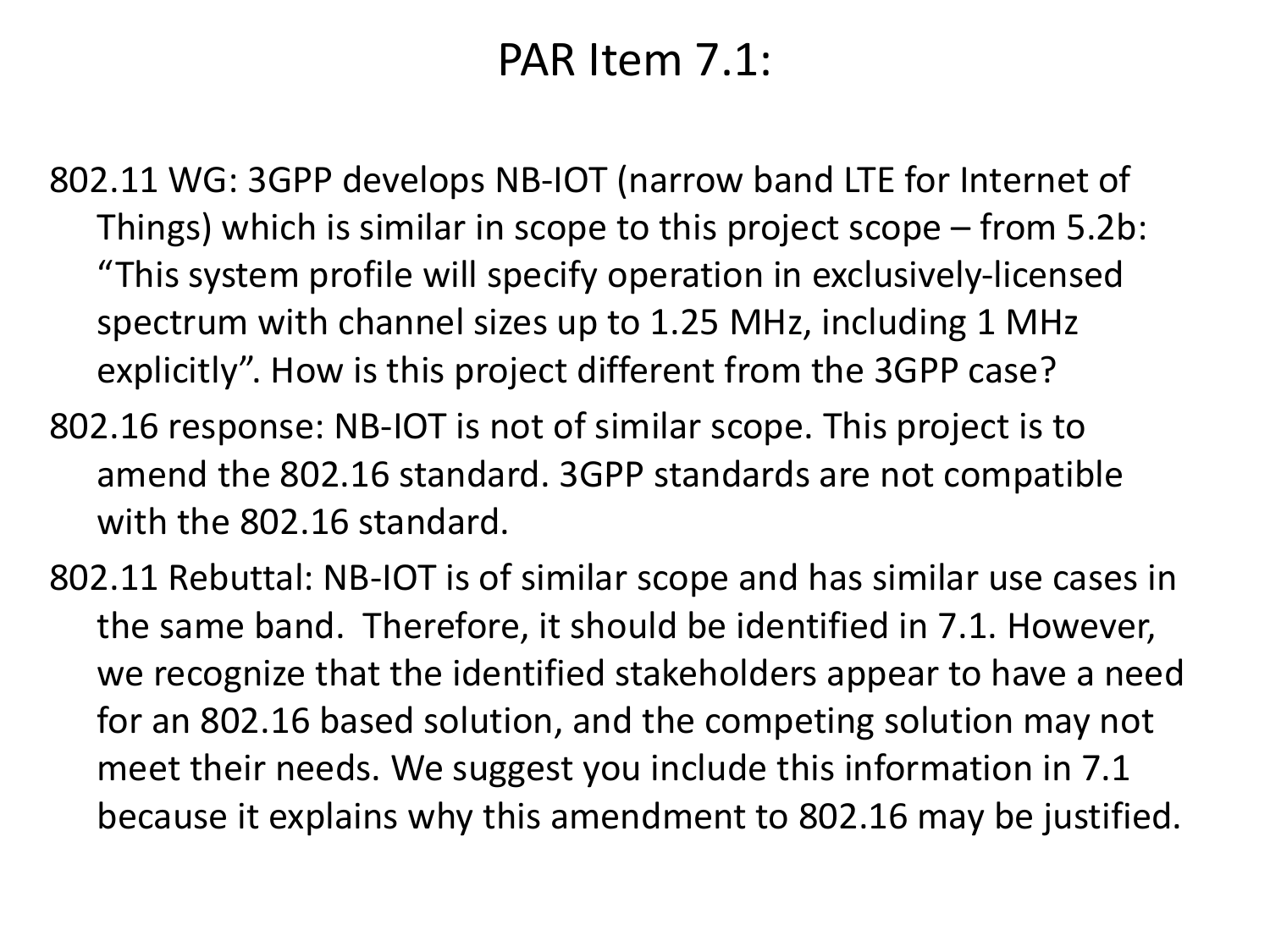The objective is to specify a radio access for cellular internet of things, based to a great extent on a nonbackward- compatible variant of E-UTRA, that addresses improved indoor coverage, support for *massive number of low throughput devices, low delay* sensitivity, ultra low device cost, low device power *consumption and (optimised) network architecture.*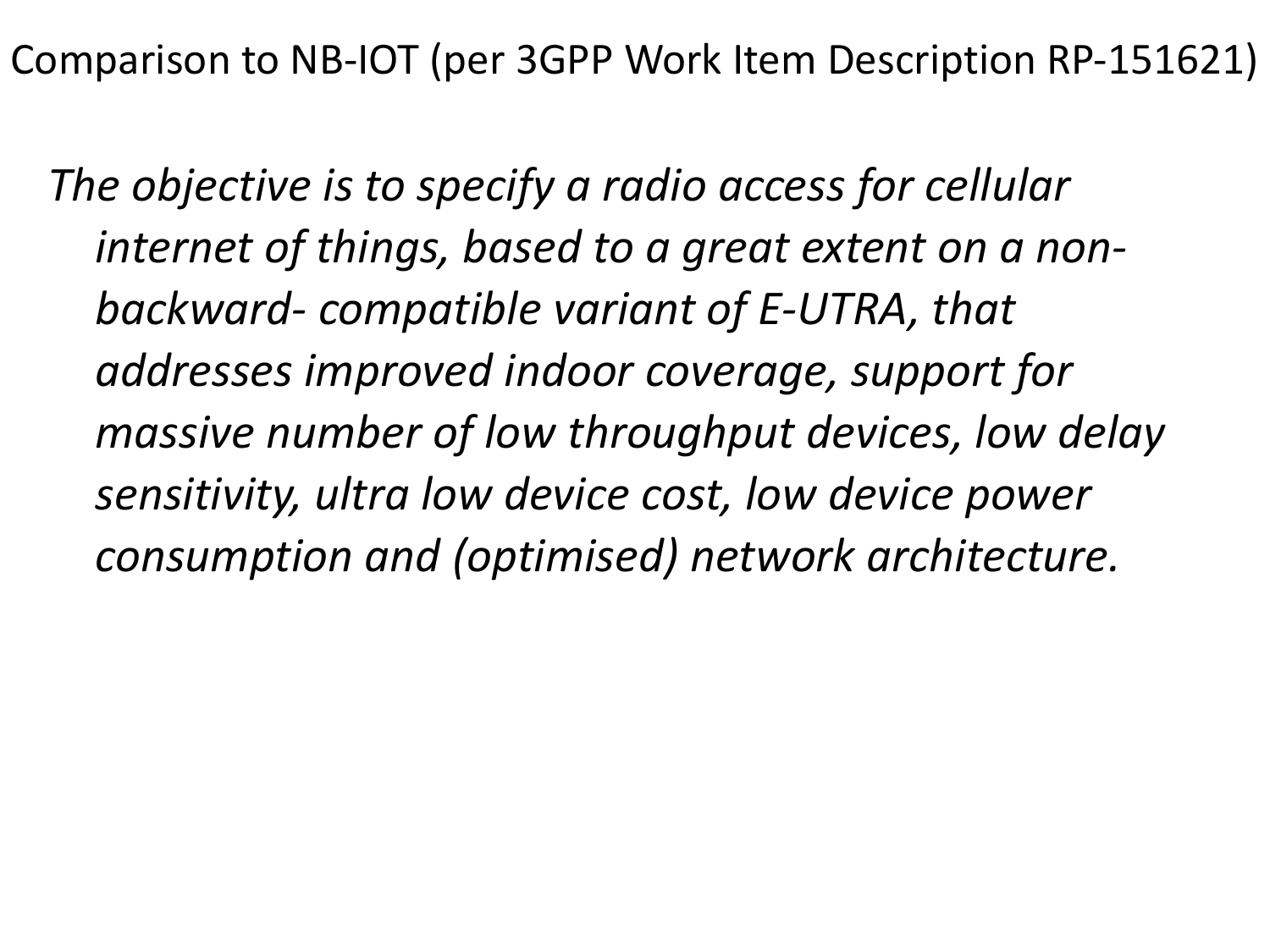*NB-IOT should support 3 different modes of operation:* 

- 1. 'Stand-alone operation' utilizing for example the *spectrum currently being used by GERAN systems as a replacement of one or more GSM carriers*
- *2. 'Guard band operation' utilizing the unused resource blocks* within a LTE carrier's quard-band
- *3. 'In-band operation' utilizing resource blocks within a normal LTE carrier*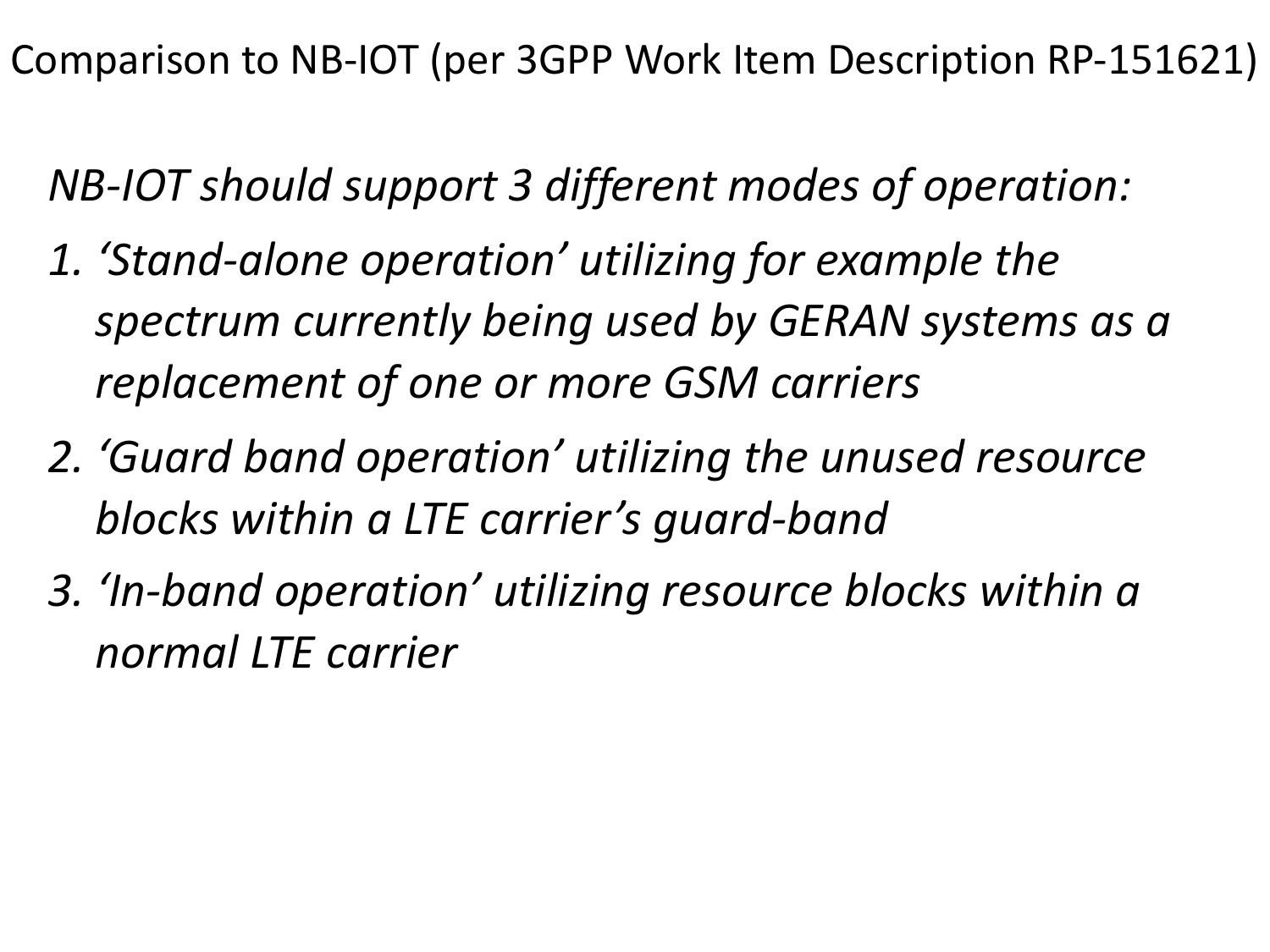*180 kHz UE RF bandwidth for both downlink and uplink*

For the uplink, two options will be considered: FDMA with GMSK modulation (as described in 3GPP TR 45.820 section 7.3), and SC-FDMA (including singletone transmission as a special case of SC-FDMA)

*Two numerology options will be considered for inclusion:* 15 kHz sub-carrier spacing (with normal or extended *CP) and 3.75 kHz sub-carrier spacing.*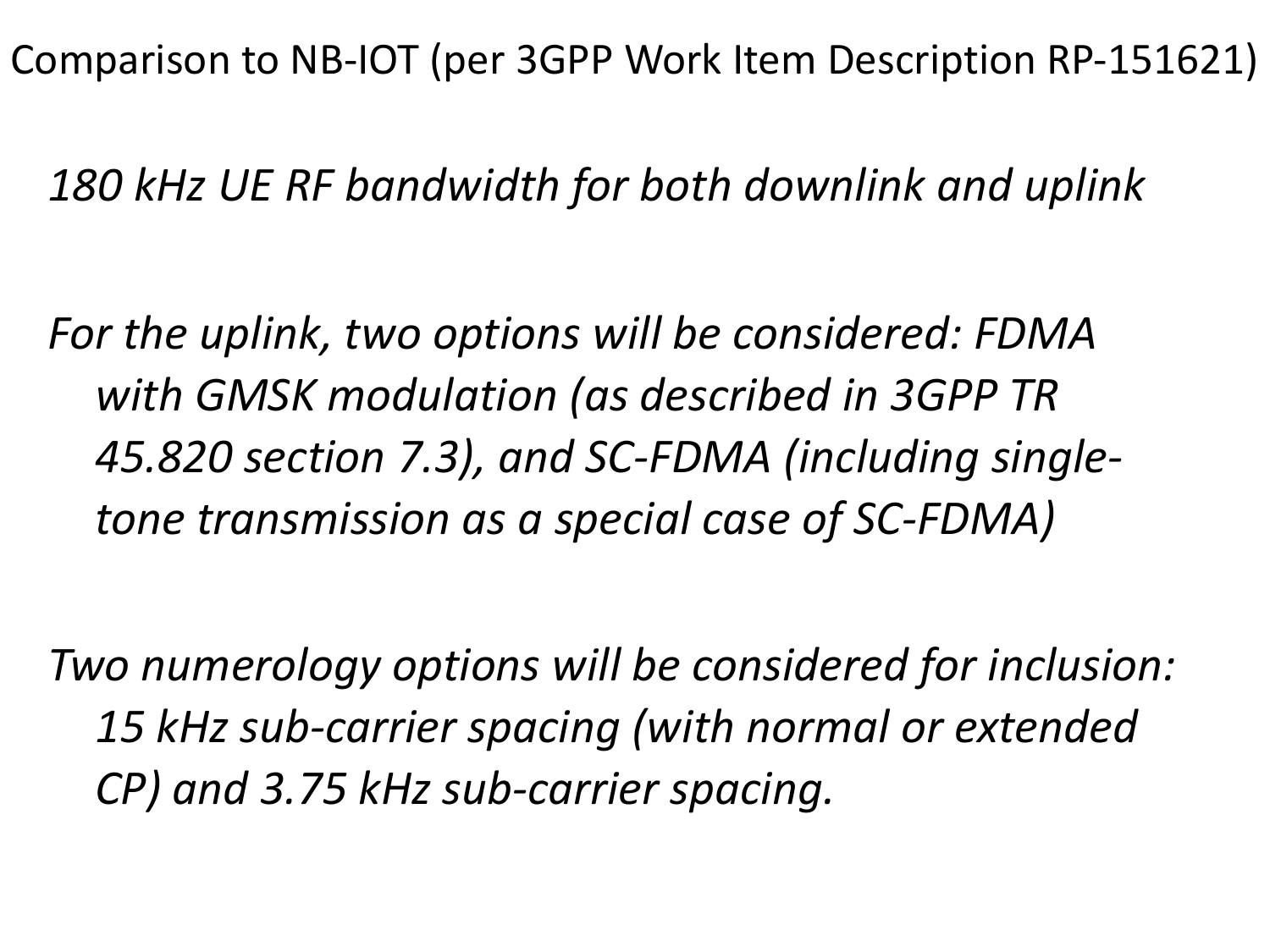- For the standalone mode of operation: on scenarios and *criteria documented in 3GPP TR 45.820 Sections 4 & 5, and*  Annex A (with the exception of impacts to GSM base station *baseband)*
- For in-band & guard-band mode of operation: on scenarios *and criteria documented in 3GPP TR 45.820 Sections 4 & 5,*  and Annex A (with exception of impacts to GSM base station baseband and RF), plus newly defined scenarios and criteria *based upon the same TR e.g. interference to/from legacy LTE operation*
- For power consumption, latency, and capacity, this evaluation *will assume use of Gb interface towards the core network*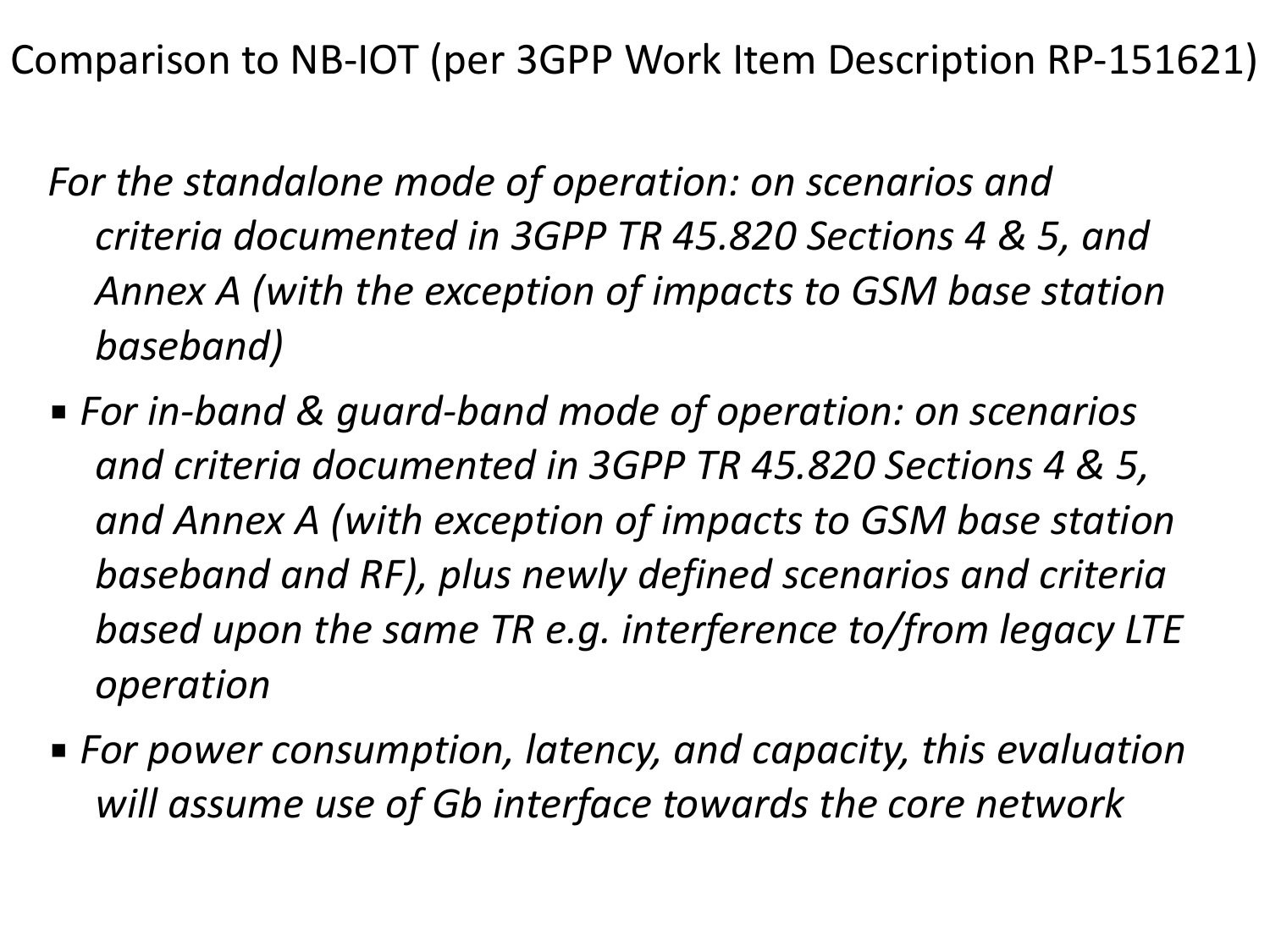*MAC, RLC, PDCP and RRC procedures based on existing* LTE procedures and protocols and relevant *optimisations to support the selected physical layer*